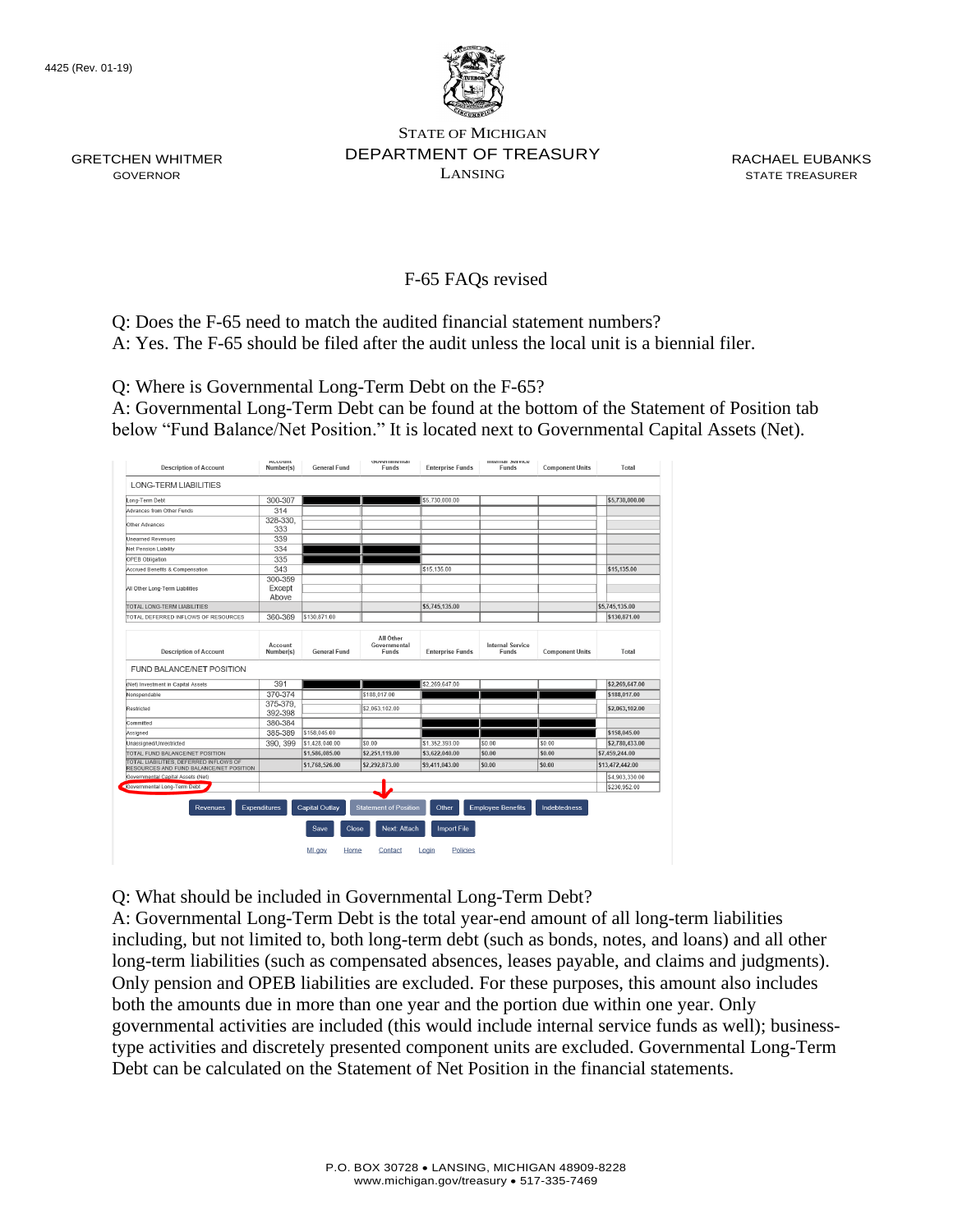Q: Where is Net Pension Liability on the F-65?

A: Net Pension Liability can be found on the Employee Benefits tab and corresponds to the question "What is the aggregate Net Pension Liability? (If overfunded, please enter as a negative number)."

Q: Where is Net OPEB Liability on the F-65?

A: Net OPEB Liability can be found on the Employee Benefits tab and corresponds to the question "What is the aggregate Unfunded Accrued Liability for the primary government? (If overfunded, please enter as a negative number)."

| Please do not use the browser refresh, back or forward buttons as your data may not be saved.                                   |                                                  |                                                                   |                                |  |  |
|---------------------------------------------------------------------------------------------------------------------------------|--------------------------------------------------|-------------------------------------------------------------------|--------------------------------|--|--|
|                                                                                                                                 | Close<br>Save                                    | Next:Attach<br><b>Import File</b>                                 |                                |  |  |
| <b>Expenditures</b><br><b>Revenues</b>                                                                                          | <b>Capital Outlay</b>                            | <b>Statement of Position</b><br><b>Employee Benefits</b><br>Other | Indebtedness                   |  |  |
| PENSION AND HEALTH BENEFIT PLANS                                                                                                |                                                  |                                                                   |                                |  |  |
| <b>PENSION</b>                                                                                                                  |                                                  |                                                                   |                                |  |  |
| Does your unit have an employee retirement system(s)?                                                                           |                                                  |                                                                   | $\odot$ Yes $\odot$ No         |  |  |
| If yes, is it administered by:                                                                                                  |                                                  |                                                                   |                                |  |  |
| Insurance Company<br>п                                                                                                          | $\square$ Self                                   |                                                                   |                                |  |  |
| Financial Institution                                                                                                           | MERS <sub></sub>                                 |                                                                   |                                |  |  |
| Your local unit has the following plan types: (check all that apply)                                                            |                                                  |                                                                   |                                |  |  |
| Defined Benefit<br>$\Box$ Hybrid                                                                                                |                                                  |                                                                   |                                |  |  |
| Defined Contribution                                                                                                            |                                                  |                                                                   |                                |  |  |
| (What is the aggregate Net Pension Liability? (If overfunded, please enter as a negative number)                                |                                                  |                                                                   | \$3,278.821.00                 |  |  |
| Please select the types of defined benefit plans of the primary government.                                                     |                                                  |                                                                   |                                |  |  |
| General Employees                                                                                                               | Police                                           | Other                                                             |                                |  |  |
| Police & Fire or Public Safety                                                                                                  | Fire<br>п                                        |                                                                   |                                |  |  |
| Please provide the following for the general employees defined benefit plan:                                                    |                                                  |                                                                   |                                |  |  |
| Pension Expense                                                                                                                 | \$391,704.00                                     | Actuarially Determined Contribution                               | \$279,021.00<br>\$3.619.731.00 |  |  |
| <b>Employer Contributions Made</b>                                                                                              | \$349.021.00<br><b>Actuarial Value of Assets</b> |                                                                   |                                |  |  |
| Member Contributions Made                                                                                                       | \$31.837.00<br>Funded Percentage                 |                                                                   |                                |  |  |
| Investment Rate of Return                                                                                                       | 7.8%                                             |                                                                   |                                |  |  |
| Are your defined benefit pension plans audited by an independent CPA?                                                           |                                                  |                                                                   | $\odot$ Yes $\odot$ No         |  |  |
| OTHER POSTEMPLOYMENT BENEFITS                                                                                                   |                                                  |                                                                   |                                |  |  |
| Does your unit have other post-employment benefits (OPEB) such as retiree healthcare?                                           |                                                  |                                                                   | $\odot$ Yes $\bigcirc$ No      |  |  |
| If yes, is it administered by                                                                                                   |                                                  |                                                                   |                                |  |  |
| Insurance Company                                                                                                               |                                                  | Self                                                              |                                |  |  |
| <b>Financial Institution</b>                                                                                                    |                                                  | $\Box$ MERS                                                       |                                |  |  |
| What is the aggregate Unfunded Accrued Liability for the primary government? (If overfunded, please enter as a negative number) |                                                  |                                                                   | \$26.349.00                    |  |  |
| Please provide the rollowing.                                                                                                   |                                                  |                                                                   |                                |  |  |
| Annual Required Contribution                                                                                                    | \$878.00                                         |                                                                   |                                |  |  |
| <b>Employer Contributions Made</b><br>\$0.00<br><b>Funded Percentage</b><br>0%                                                  |                                                  |                                                                   |                                |  |  |

Q: Are component unit defined benefit pension/OPEB plans included in the calculation of Net Pension/OPEB Liability?

A: Discretely presented component unit plans should be excluded from these two amounts; blended component unit plans should be included.

Q: How do I resubmit the F-65?

A: Go to<https://treas-secure.state.mi.us/LAFDeform/TL41W71.aspx> and click the drop downs above the "Create Form" button to find the F-65 showing as a resubmit. The form may also be found below the "Create Form" button where you can click the F-65 showing "Resume" under the Action column. After saving your changes to the form, click the "Next: Attach" button and continue to certify and submit.

Q: I keep getting an error message that directs me to enter the number of police/fire personnel when we have none. I entered 0 and the form will still not submit. What do I do?

A: This is usually due to the fact that the local unit contracts for police and/or fire services. You should keep 0 as the number of the corresponding personnel and simply enter the amount of the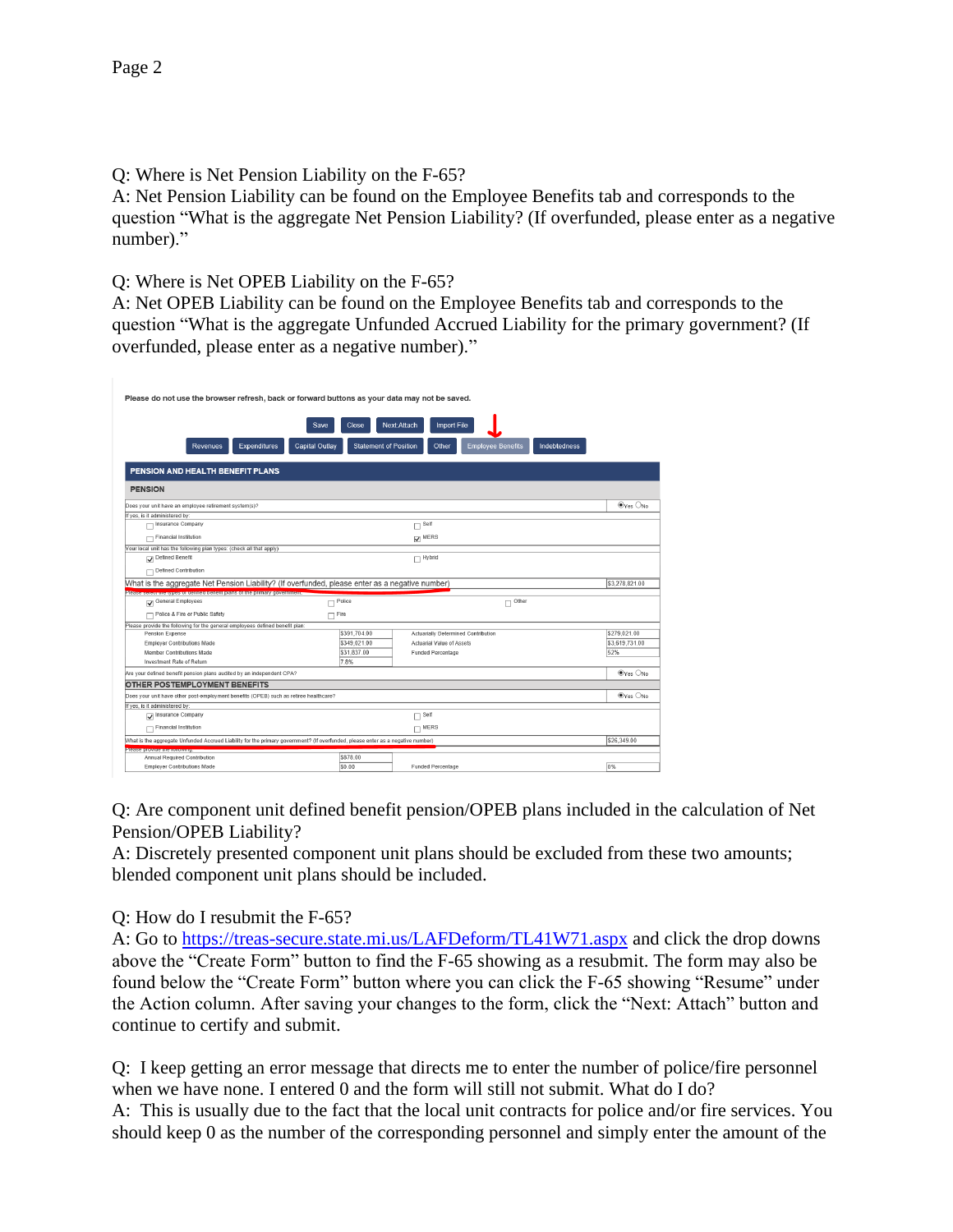police/fire expenditure in the related line of amounts paid to other governments on the Other tab. This should allow for submission if there are no other errors.

| <b>Amounts Paid to Other Governments</b> |            |  |  |  |  |  |  |
|------------------------------------------|------------|--|--|--|--|--|--|
| Corrections                              | <b>MD5</b> |  |  |  |  |  |  |
|                                          |            |  |  |  |  |  |  |
|                                          |            |  |  |  |  |  |  |
| <b>Local Schools</b>                     | M12        |  |  |  |  |  |  |
| <b>Financial Administration</b>          | M23        |  |  |  |  |  |  |
| Health                                   | M32        |  |  |  |  |  |  |
| <b>Hospitals</b>                         | M38        |  |  |  |  |  |  |
| Housing and Urban Renewal                | <b>M50</b> |  |  |  |  |  |  |
| Highways                                 | M44        |  |  |  |  |  |  |
| <b>Transit Subsidies</b>                 | <b>M94</b> |  |  |  |  |  |  |
| <b>Police</b>                            | M62        |  |  |  |  |  |  |
| Fire                                     |            |  |  |  |  |  |  |

Q: Why do I keep getting the error message of: "Please enter additions to debt on the indebtedness tab?"

A: This is due to the fact that an other financing source of "proceeds from bond/note issuance" has been reported on the Revenues tab. There should at the very least be an amount equivalent to that on the indebtedness tab under the additions column.

OTHER FINANCING SOURCES

| Proceeds from<br>Bond/Note<br>Issuance | 696-698 | \$0.00 | \$142,329.00 |  |  | \$142,329.00 |
|----------------------------------------|---------|--------|--------------|--|--|--------------|
|                                        |         |        |              |  |  |              |